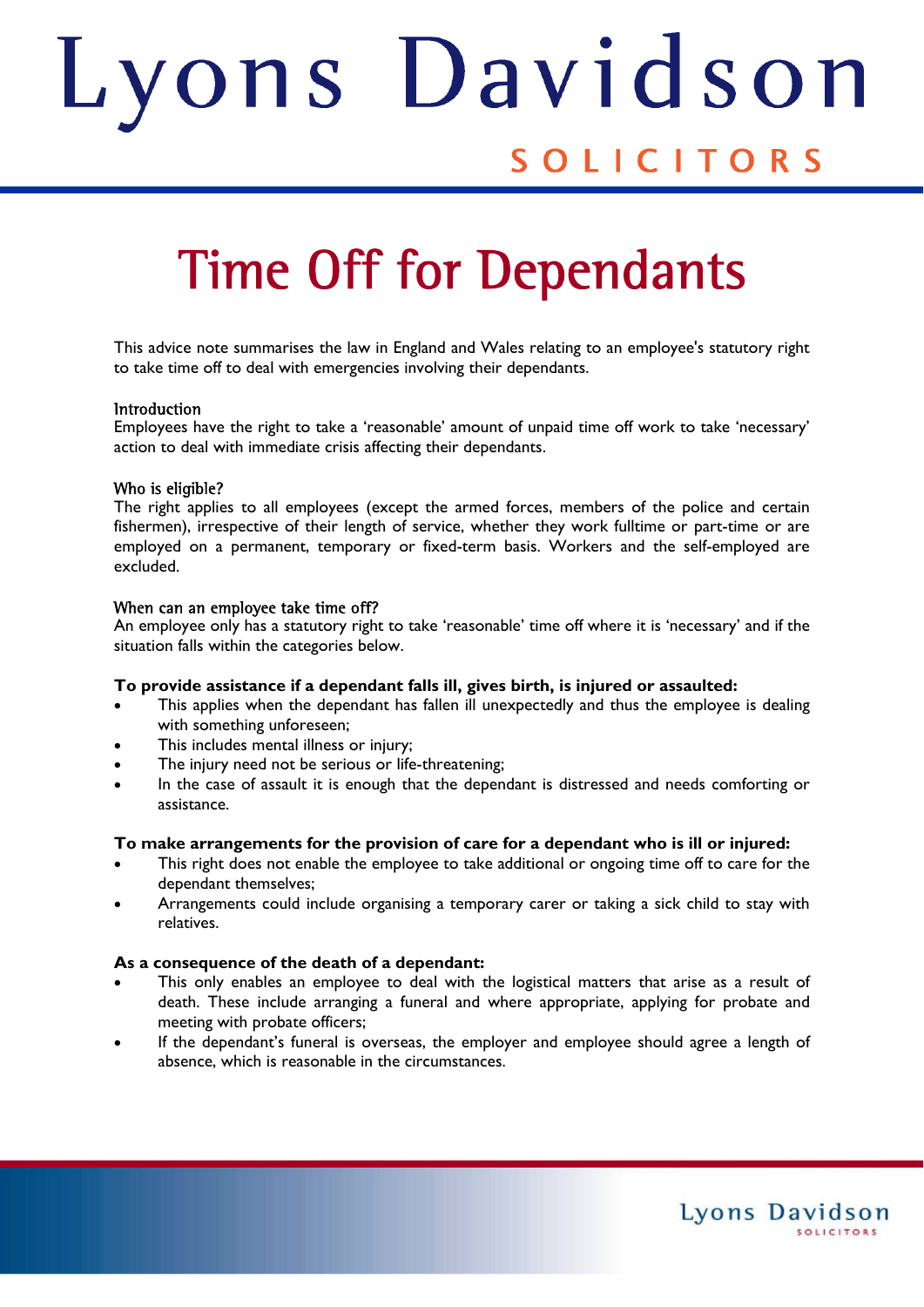To deal with the 'unexpected' disruption, termination of breakdown of arrangements for the care of a dependant:

 An event is 'unexpected' at the moment the employee learns of it. Once aware, they should try and make alternative arrangements to provide cover but, if this is not possible, it will become necessary for the employee to take time off.

#### **To deal with an unexpected incident involving the employee's child during school hours.**

#### Who is a dependant?

A 'dependant' is defined as a spouse, civil partner, child or parent (but not grandparent) of the employee or a person who lives in the same household as the employee (excluding tenants, lodgers boarders and employees) or anyone who reasonably relies on the employee for assistance, for example, an elderly neighbour living alone, who falls and breaks a leg, where the employee is closest at hand.

#### When is action 'necessary'?

What is 'necessary' will depend on the circumstances of the case. Factors to consider will include the nature of the incident, the closeness of the relationship between the employee and the dependant, whether anyone else was available to help and the duration of time between learning of a risk of disruption and the disruption taking place.

#### What is "reasonable" time off?

Again this is dependent on the individual circumstances. In the vast majority of cases, reasonable time off will be no longer than a few hours or a few days.

Disruption to the employer's business will not be a relevant factor to consider in determining whether a period of time off is reasonable.

#### Procedural requirements

#### **Notice**

The right to time off only applies if the employee tells their employer the reason for their absence and how long they expect to be away from work as soon as reasonably practicable. There may be exceptional circumstances where an employee is not able to notify an employer. In this situation, they should notify the employer of the reason for absence as soon as possible: at the latest on their return to work.

There is no requirement for the notice to be in writing but the employee needs to give the employer sufficient information to enable them to determine that the time off is to care for a dependant.

#### **Evidence**

The employee is not required to produce any evidence for their need to take time off, however, the employer can request appropriate evidence provided it has reasonable grounds to make the request and it does not act in a way that could be viewed as discriminatory or that subjects the employee to a detriment.